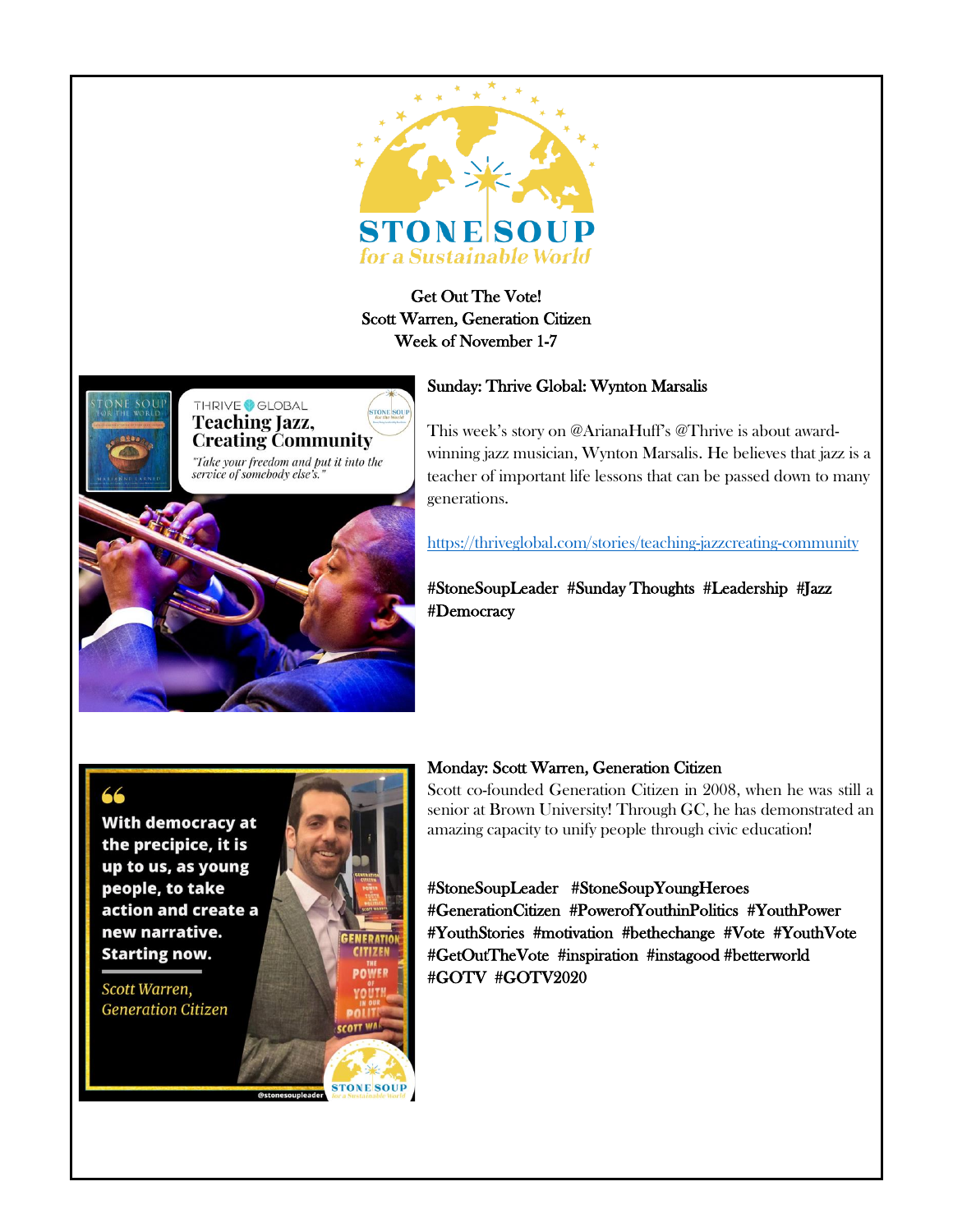

Tuesday: Vote! "Voting is not only our right-; it is our power." VOTE!

#StoneSoupLeader #StoneSoupYoungHeroes #GenerationCitizen #PowerofYouthinPolitics #YouthPower #Youthstories #motivation #bethechange #Vote #YouthVotev #GetOutTheVote #inspiration #instagood #betterworld #GOTV #GOTV2020 #ClimateChange #ClimateCrisis #FaceTheClimateEmergency #VoteForClimate



## Tuesday: Hero Report: Scott Warren

Scott saw the power of elections when he was just 14 -with the elections in Kenya. Through Generation Citizen he wants to imbue American's young people with that same democratic energy. "Every time we have seen a positive change in this country, youth have been at the forefront."

#StoneSoupLeader #StoneSoupYoungHeroes #GenerationCitizen #PowerofYouthinPolitics #YouthPower #Youthstories #motivation #bethechange #Vote #YouthVote #GetOutTheVote #inspiration #instagood #betterworld #GOTV #GOTV2020



# Tuesday: Hero Report: Wynton Marsalis

As a musician, Wynton Marsalis sees jazz as the perfect metaphor for democracy. "We play the blues, which means no matter how bad things get, we remain optimistic while still mindful of problems."

#StoneSoupLeader #Jazz #Music #Democracy #motivation #bethechange #Vote #GetOutTheVote #inspiration #instagood #betterworld #GOTV #GOTV2020



#### Wednesday: Generation Citizen's 50x2026 Initiative

The 50x2026 initiative by Generation Citizen is a national initiative to elevate civics education policy.

#StoneSoupLeader #StoneSoupYoungHeroes #GenerationCitizen #PowerofYouthinPolitics #YouthPower #Youthstories #motivation #bethechange #Vote #YouthVote #GetOutTheVote #inspiration #instagood #betterworld #GOTV #GOTV2020